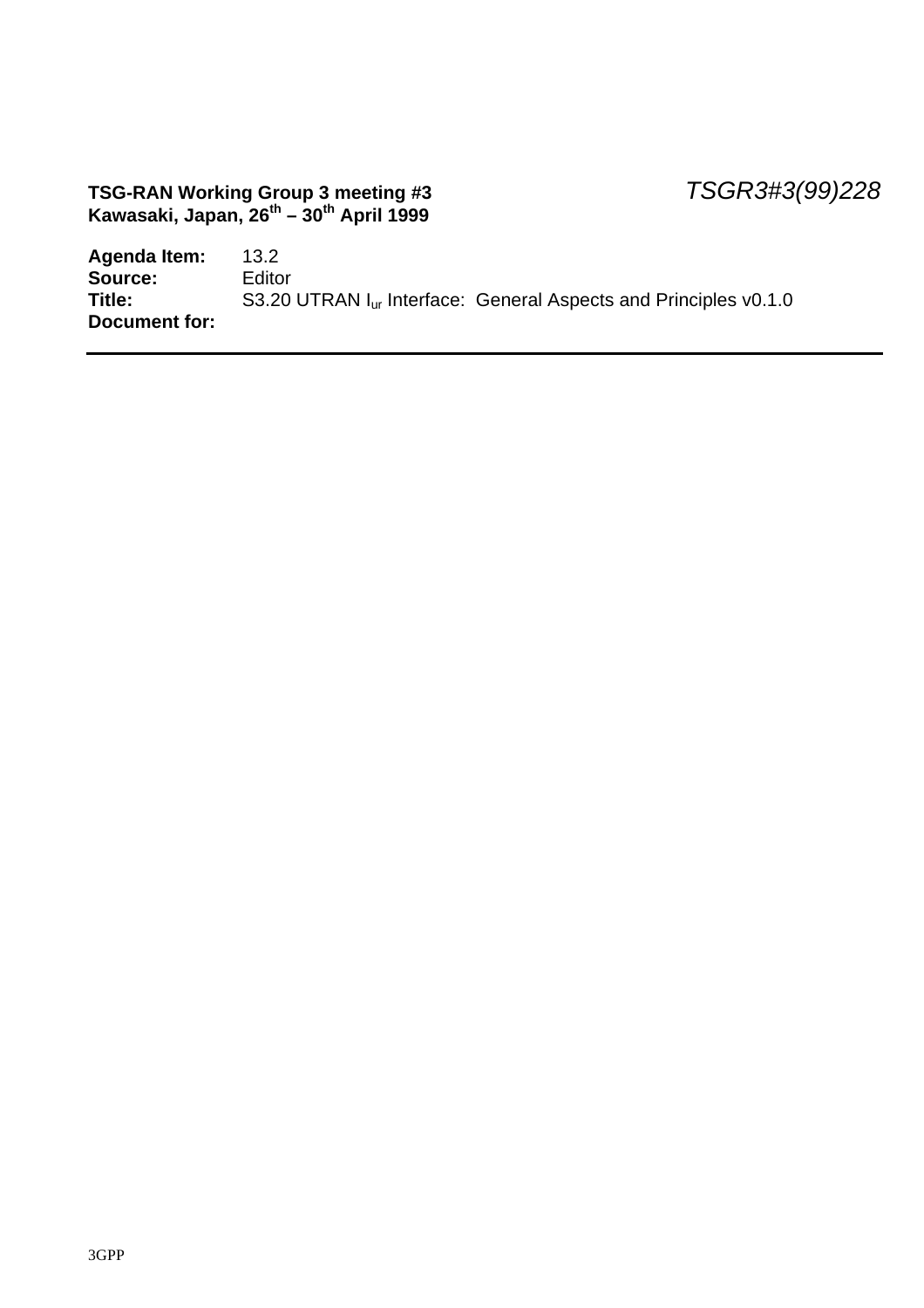# TS S3.20 V0.1.0 (1999-04)

*Technical Specification*

# **3 rd Generation Partnership Project (3GPP); Technical Specification Group (TSG) RAN;**

**UTRAN Iur Interface: General Aspects and Principles**

**UMTS <spec>**

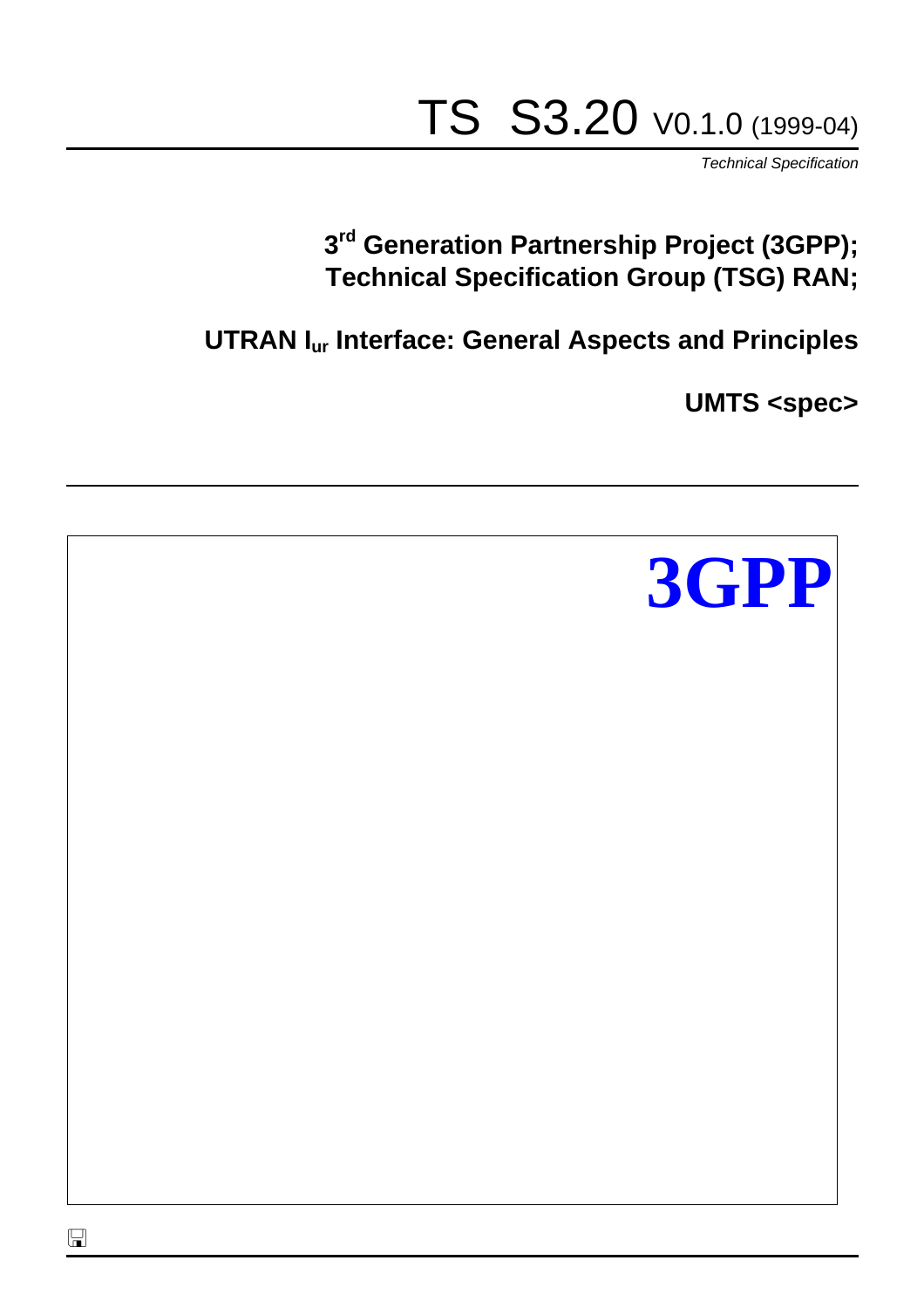Reference <Workitem> (<Shortfilename>.PDF)

Keywords

<keyword[, keyword]>

*3GPP*

Postal address

Office address

Internet

secretariat@3gpp.org Individual copies of this deliverable can be downloaded from http://www.3gpp.org

*Copyright Notification*

No part may be reproduced except as authorized by written permission. The copyright and the foregoing restriction extend to reproduction in all media.

> © All rights reserved.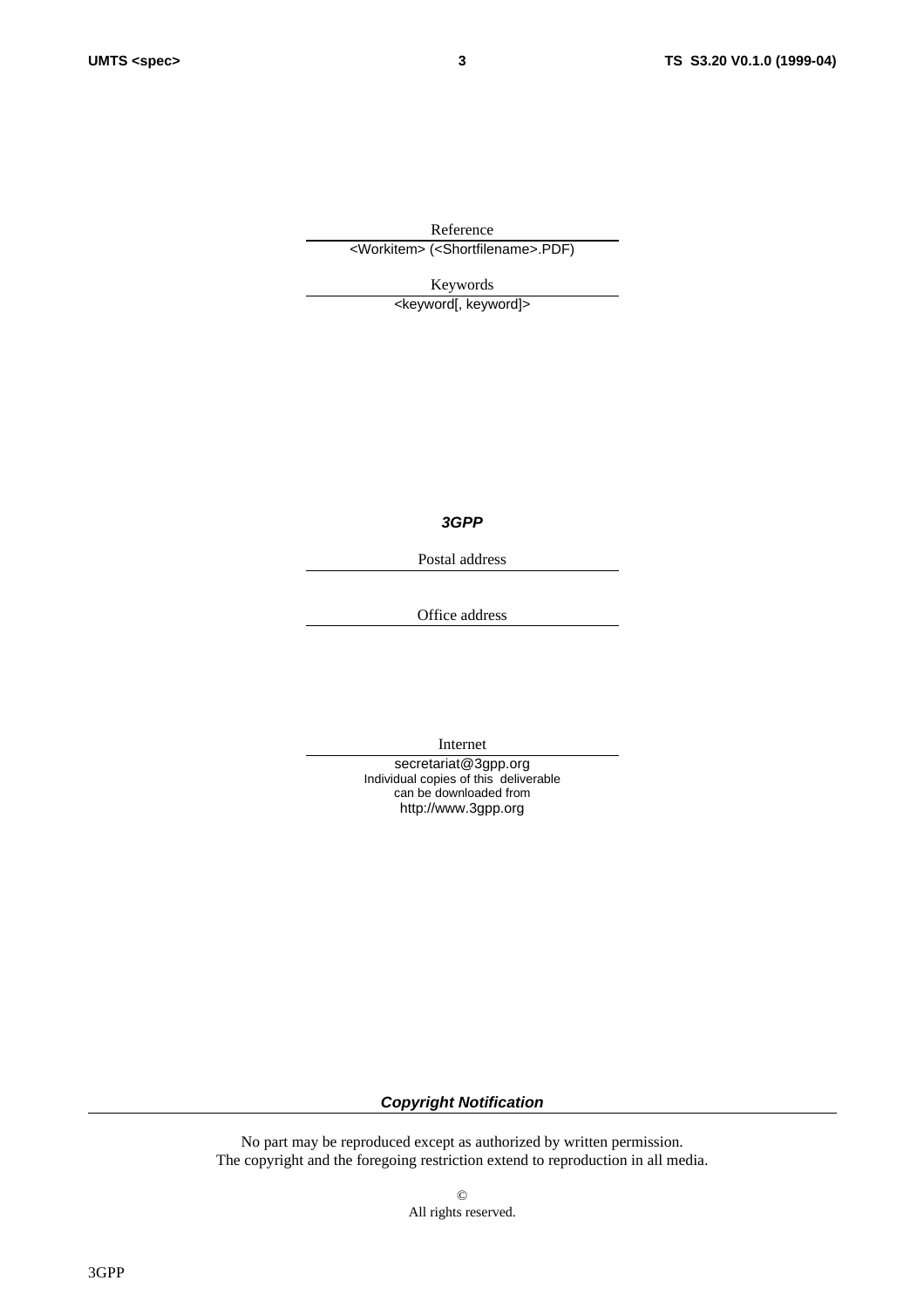# Contents

| 1                                                 |  |
|---------------------------------------------------|--|
| $\overline{2}$                                    |  |
| 3<br>3.1<br>3.2<br>3.3                            |  |
| $\overline{4}$<br>4.1<br>4.2<br>4.3<br>4.4<br>4.5 |  |
| 5                                                 |  |
| 6                                                 |  |
| 7                                                 |  |
| 8                                                 |  |
| $\mathbf Q$                                       |  |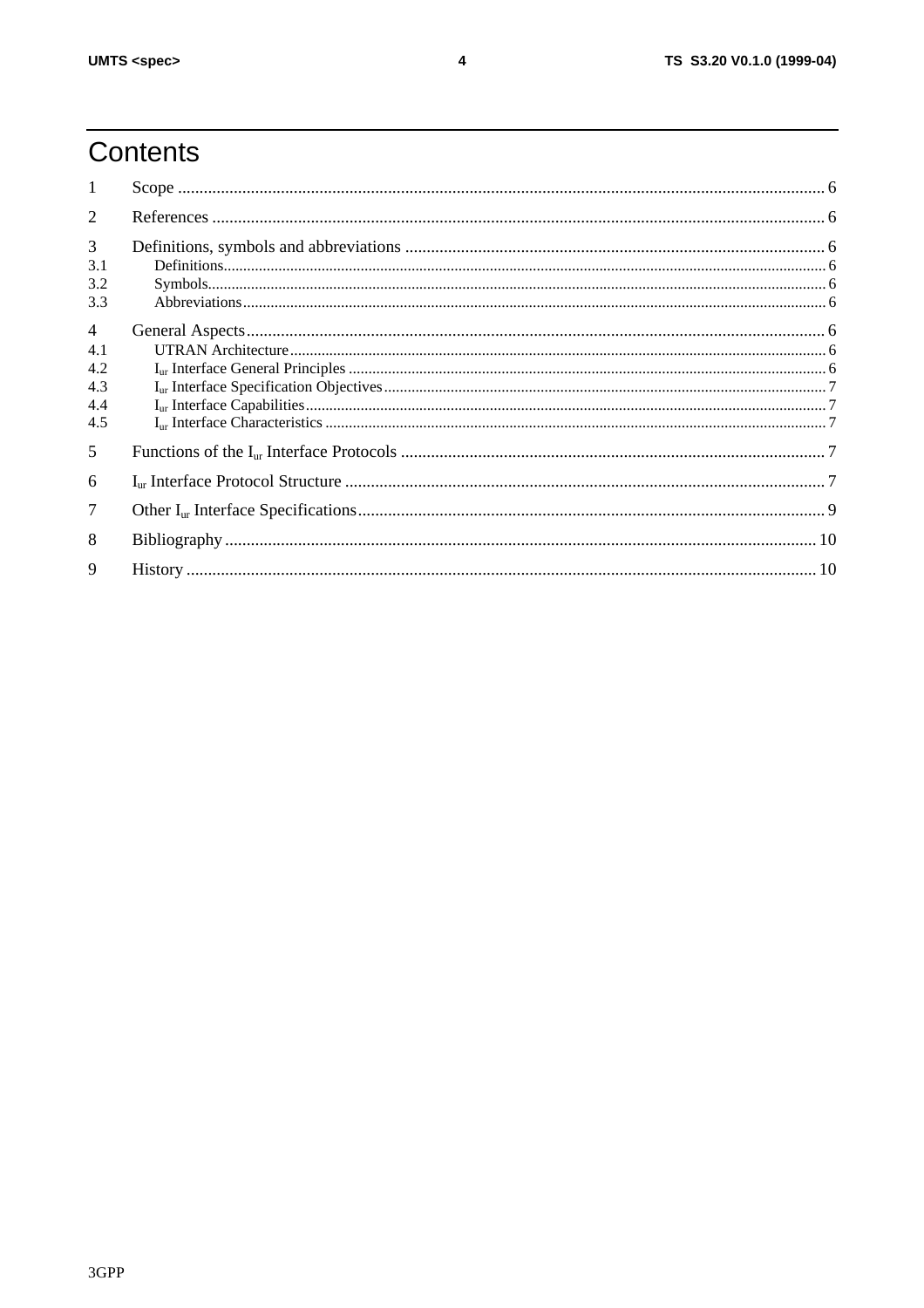# Intellectual Property Rights

#### Foreword

This Technical Specification (TS) has been produced by the 3<sup>rd</sup> Generation Partnership Project (3GPP). The contents of this TS are subject to continuing work within 3GPP and may change following formal TSG approval. Should the TSG modify the contents of this TS, it will be re-released with an identifying change of release date and an increase in version number as follows:

Version m.t.e

where:

- m indicates [major version number]
- x the second digit is incremented for all changes of substance, i.e. technical enhancements, corrections, updates, etc.
- y the third digit is incremented when editorial only changes have been incorporated into the specification.

#### Introduction

*This clause is optional. If it exists, it is always the third unnumbered clause. No text block identified*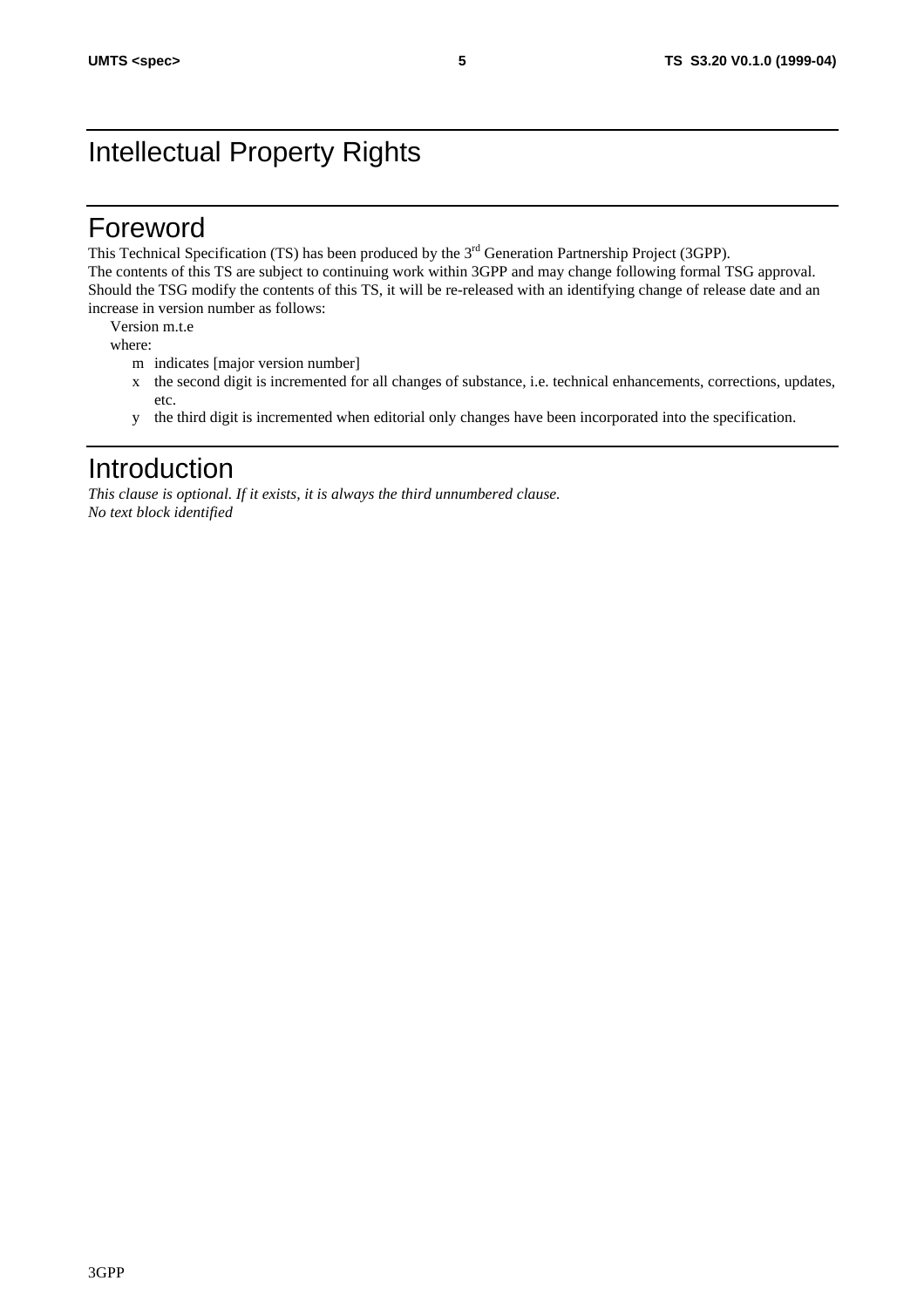#### 1 Scope

The present document…

# 2 References

The following documents contain provisions which, through reference in this text, constitute provisions of the present document.

- References are either specific (identified by date of publication, edition number, version number, etc.) or non-specific.
- For a specific reference, subsequent revisions do not apply.
- For a non-specific reference, the latest version applies.
- A non-specific reference to an ETS shall also be taken to refer to later versions published as an EN with the same number.
- [1] S3.27 Iur & Iub Interface User Plane Protocol For DCH Data Streams

# 3 Definitions, symbols and abbreviations

#### 3.1 Definitions

For the purposes of the present document, the [following] terms and definitions [given in ... and the following] apply.

#### 3.2 Symbols

For the purposes of the present document, the following symbols apply:

#### 3.3 Abbreviations

For the purposes of the present document, the following abbreviations apply:

# 4 General Aspects

#### 4.1 UTRAN Architecture

*[Editor´s note: This chapter should describe the UTRAN architecture from Iur point of view. The RNS roles SRNS and DRNS are described to facilitate the description of functional split in chapter5. In order to avoid inconsistency between documents, appropriate references should be included.]*

#### 4.2 Iur Interface General Principles

Iur interface RNSAP procedures are divided into three modules as follows:

- 1. RNSAP Basic Mobility Procedures
- 2. RNSAP DCH Procedures
- 3. RNSAP Common Transport Channel Procedures

Basic Mobility Procedures module contains procedures used to handle the mobility within UTRAN. RNSAP Basic Mobility Procedures are mandatory.

DCH Procedures module contains procedures that are used to handle DCHs between two RNSs. If procedures from this module are not used in a specific Iur, then the usage of DCH traffic between corresponding RNSs is not possible. If this category is supported then the existence of Iur user plane for DCH is also assumed.

*Common Transport Channel Procedures module contains procedures that are used to control common channel data streams over Iur interface. If the procedures within this module are not used on a specific Iur, then the common channel data can not be transported between corresponding UTRANs.*

*[Editors note:*

*RNSAP DCH Procedures will be standardised but whether they become mandatory or optional is FFS.*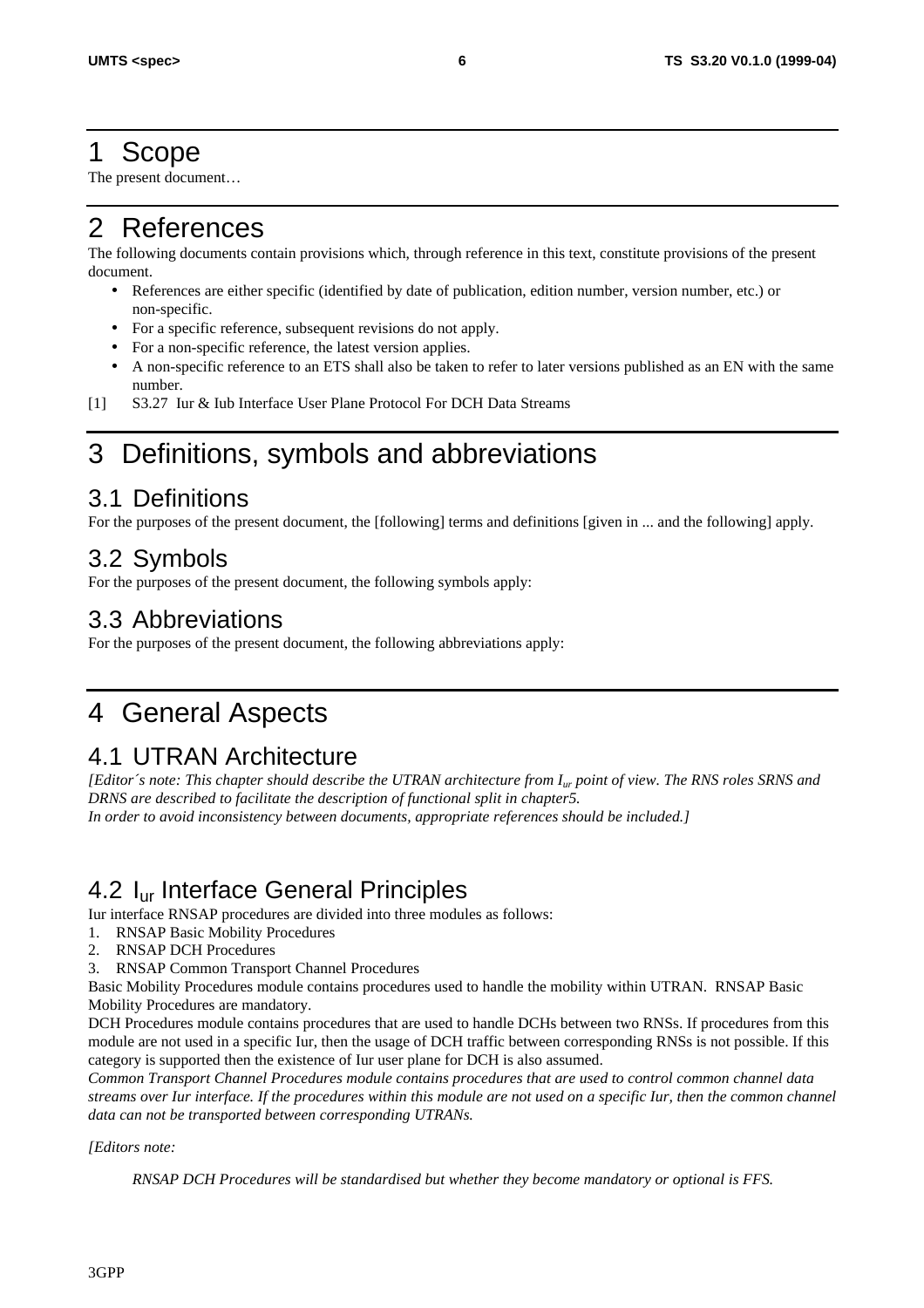*RNSAP Common Transport Channel Procedures will be standardised but whether they become mandatory or optional is FFS.]*

### 4.3 I<sub>ur</sub> Interface Specification Objectives

The  $I_{\text{ur}}$  interface specifications shall facilitate the following:

- Inter-connection of RNSs from different manufacturers;
- Support of continuation between RNSs of the UTRAN services offered via the Iu interface.
- Separation of  $I_{\text{ur}}$  interface Radio Network functionality and Transport Network functionality to facilitate introduction of future technology.

#### 4.4 I<sub>ur</sub> Interface Capabilities

The information transferred over the Iur reference point can be categorised as follows:

- 1. Radio application related signalling
- The  $I_{ur}$  interface provides capability to support radio interface mobility between RNSs, of UEs having a connection with

UTRAN. This capability includes the support of handover and radio resource handling between RNSs.

2. Iub/Iur DCH data streams

For a description of the Iur/Iub DCH data stream see Iur & Iub Interface User Plane Protocol for DCH Data Streams [1].

- 3. Iur RACH data streams
- The contents of the RACH data streams is FFS.
- 4. Iur FACH data streams
- The contents of the FACH data streams is FFS.

5. Iur DSCH data streams

The contents of the DSCH data streams is FFS.

The FAUSCH is FFS.

#### 4.5 Iur Interface Characteristics

*[Editor´s note: This chapter should shortly describe the Iur -Interface Characteristics.]*

# 5 Functions of the I<sub>ur</sub> Interface Protocols

*[Editor´s note:. For information about the Iur interface functional division, see [appropriate specification].]*

The list of functions on the Iur interface is the following:

- 1. Transport Network Management
- 2. Traffic management of Common Channels
- URA Paging
- 3. Traffic Management of Dedicated Channels
	- Radio Link Setup/-Addition/-Deletion
	- Measurement Reporting
	- Dedicated Transport Channel Management
- 4. Traffic Management of Downlink Shared Channels

# 6 Iur Interface Protocol Structure

*[Editor´s note: The protocol structure figures have not been altered yet as this will be included in a combined editorial revision of S3.10, S3.20, S3.30 and S3.01].*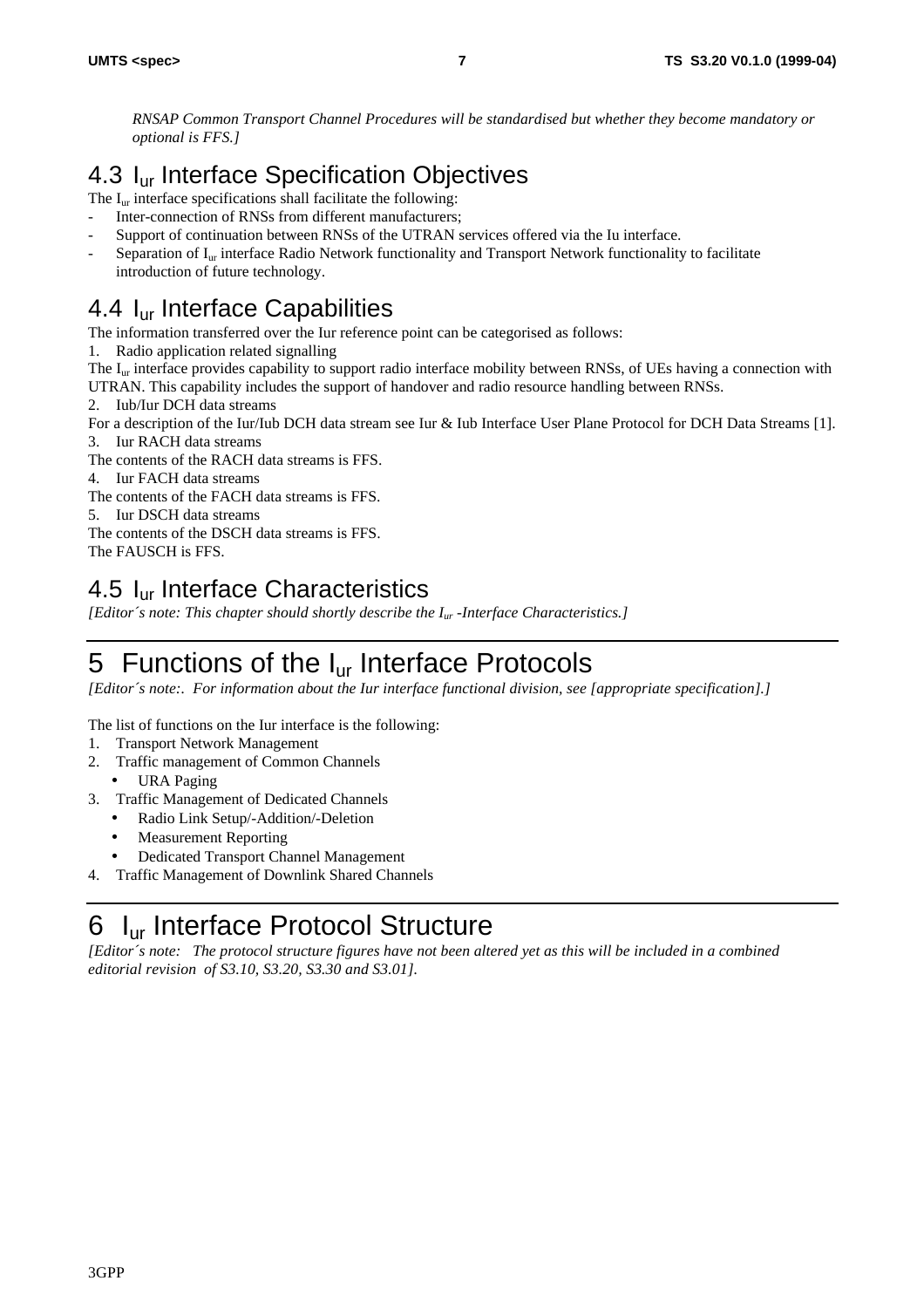

**Figure 6-1. Iur -Interface Protocol Structure**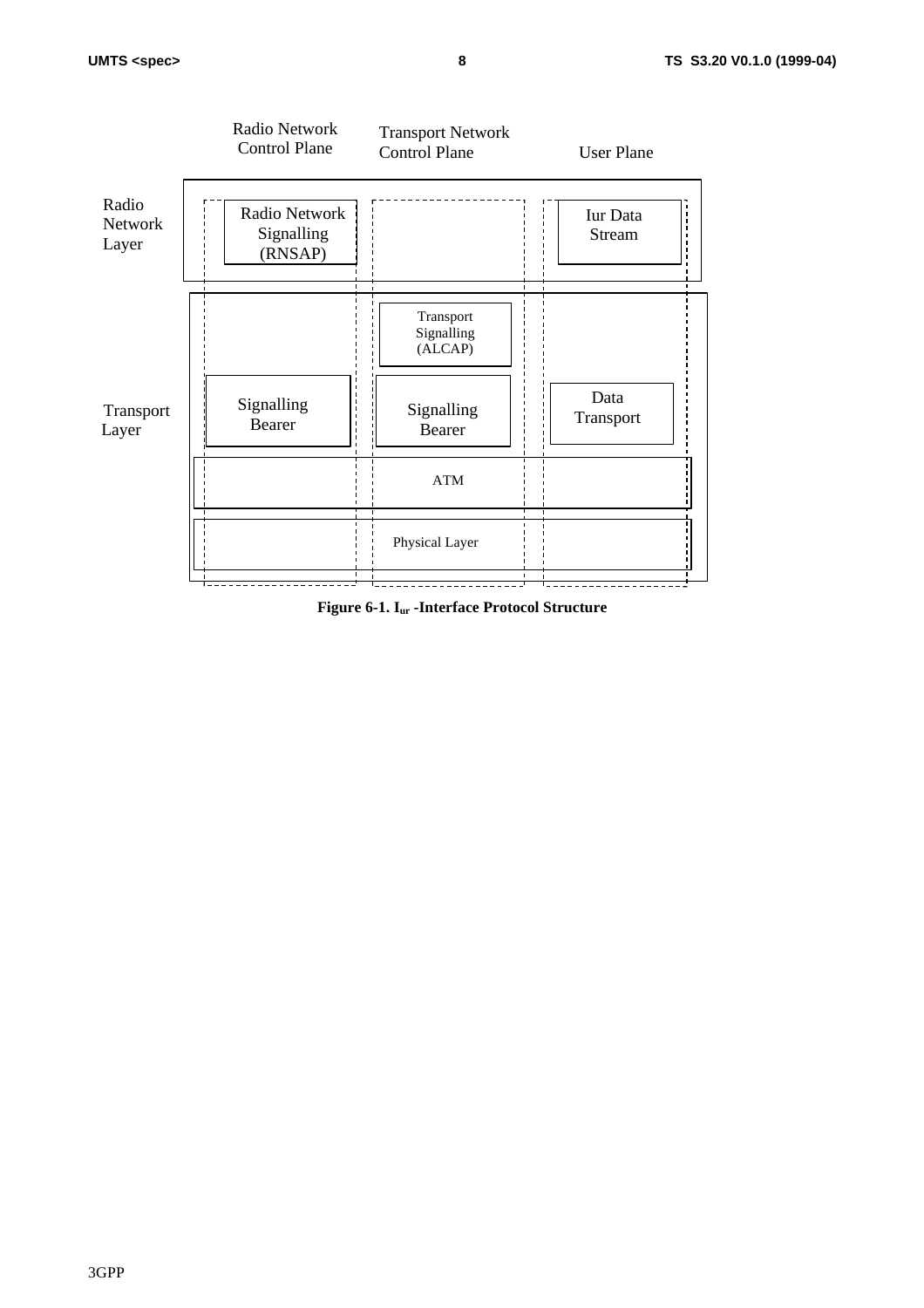*[Editor´s note: Study item Iu/1 from TTC/ARIB-ETSI merging: Use of SS7 as signalling bearer for Iu & Iur.]*

| <b>RADIO NETWORK</b><br><b>CONTROL PLANE</b> |             | <b>TRANSPORT NETWORK</b><br><b>CONTROL PLANE</b> |          | <b>USER</b><br><b>PLANE</b> |
|----------------------------------------------|-------------|--------------------------------------------------|----------|-----------------------------|
| RNSAP [Note 1]                               |             | <b>BISUP</b> [Note 2]                            | Q.aal2   |                             |
| <b>TCP</b>                                   | <b>SCCP</b> |                                                  | Q.sbcmtp |                             |
| IP                                           |             | MTP3b                                            |          |                             |
|                                              |             | <b>SSCF-NNI</b>                                  |          |                             |
|                                              |             | <b>SSCOP</b>                                     |          |                             |
|                                              |             | AAL <sub>5</sub>                                 |          | AAL 2/5 [Note 3]            |
|                                              |             | <b>ATM</b>                                       |          |                             |
|                                              |             |                                                  |          |                             |

#### **Figure 6-2. Iur Interface Protocol Structure**

[Note 1]: Two alternative signalling bearers for the Radio Network Control Plane are shown (TCP/IP/AAL5/ATM and SCCP/MTP3b/SSCF-NNI/SSCOP/AAL5/ATM). One of the two alternatives should be finally selected to be included in the standard.

[Note 2]: It is FFS which signaling protocol sets up AAL5 connection.

[Note 3]: It is FFS whether AAL5 is applied to User-plane.

# 7 Other I<sub>ur</sub> Interface Specifications